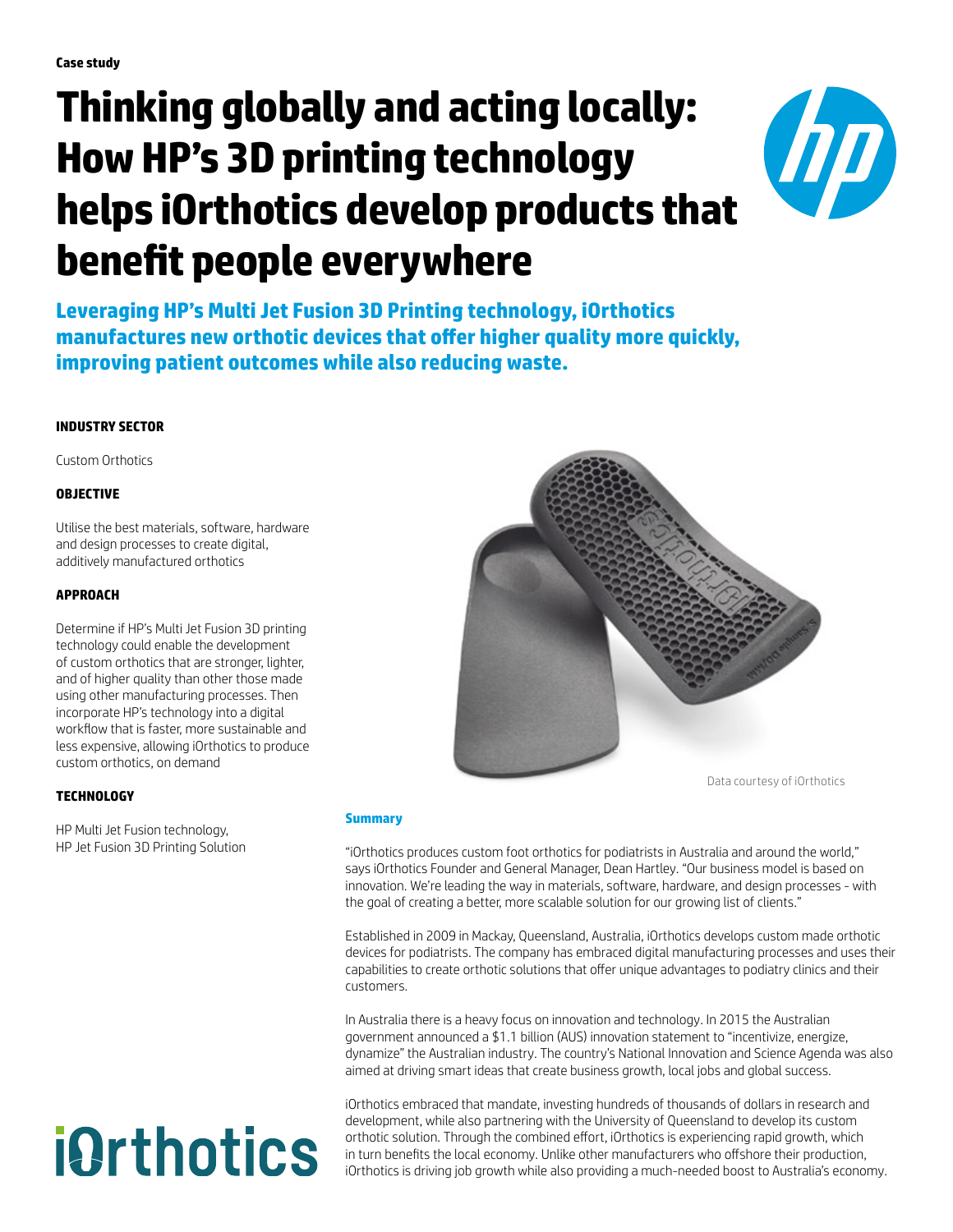#### **Challenge**

"The goals for any orthotic device are to support the foot, improve foot function and correct alignment," says Podiatrist, Ian Goodchild. "The traditional way to make them was using plaster of Paris casts, which is inaccurate and messy. Often the result was an orthotic that was almost unwearable. The industry needed a better solution."

Traditional techniques for creating an orthotic started with making a mold. Typically, this involved wrapping the subject's foot in a plaster of Paris cast. This was uncomfortable and intimidating for patients. It was also inaccurate as the molds were typically taken in a non-weight-bearing position. Further it required podiatrists to have a dedicated "wet room" where casts were applied.

Once a mold was created, orthotics were traditionally made using subtractive manufacturing. The product was either milled using a computer numerical control (CNC) router or through heat forming plastics over a positive cast. Both methods required skilled labor and a significant amount of finishing. The process was slow and often required multiple fittings to achieve a satisfactory result. Further, the equipment used in traditional manufacturing, including milling machines and grinders, took up a significant amount of space. Perhaps most importantly, subtractive manufacturing processes were also highly wasteful. It often took 1.5 kilograms of material to create a pair of orthotics that weighed a mere 100 grams.

#### **Solution**

"As a rapidly growing business, we needed to innovate our manufacturing process to keep up with demand," says Mr. Hartley. It was impractical to continue utilising subtractive milling, which could produce just 30 plastic devices per day. With 3D scanning and printing we saw an opportunity to improve the quality of orthotic devices, while also scaling up our production and reducing the waste involved with traditional methods."

The first step in creating a digital solution was to enable 3D scanning, removing the need for a plaster of Paris mold. Due to recent advancements in technology iOrthotics and their podiatrist customers were able to implement a 3D scanning solution that enables more exact measurement without the challenges of traditional molds. In addition to being less intimidating and messy, this new technology is more portable, allowing the foot to be measured in a more natural position.

Beyond 3D scanning, the team at iOrthotics needed a way to capture the scanned data and convert it into a computer aided design (CAD) file that could be 3D printed. They developed custom software to automate much of the work involved with designing a print-ready orthotic.

Finally, they needed a 3D printing solution that would meet their needs for strength and durability, while also being economically viable. iOrthotics investigated HP's Multi Jet Fusion technology and found that the materials used and the quality of product it could produce was superior to other methods. In addition, they found that the equipment would take far less space than traditional manufacturing equipment, allowing them to operate more efficiently. Further the speed of production would allow them to meet the growth their business was experiencing.

In late 2017, iOrthotics became the first commercial customer in Australia to acquire an HP Jet Fusion 3D 4200 Printing Solution. Once the machine was in place they had all the tools they needed to completely digitize the workflow involved with making custom orthotics.



"As a rapidly growing business, we needed to innovate our manufacturing process to keep up with demand."

– Dean Hartley, CIO, iOrthotics.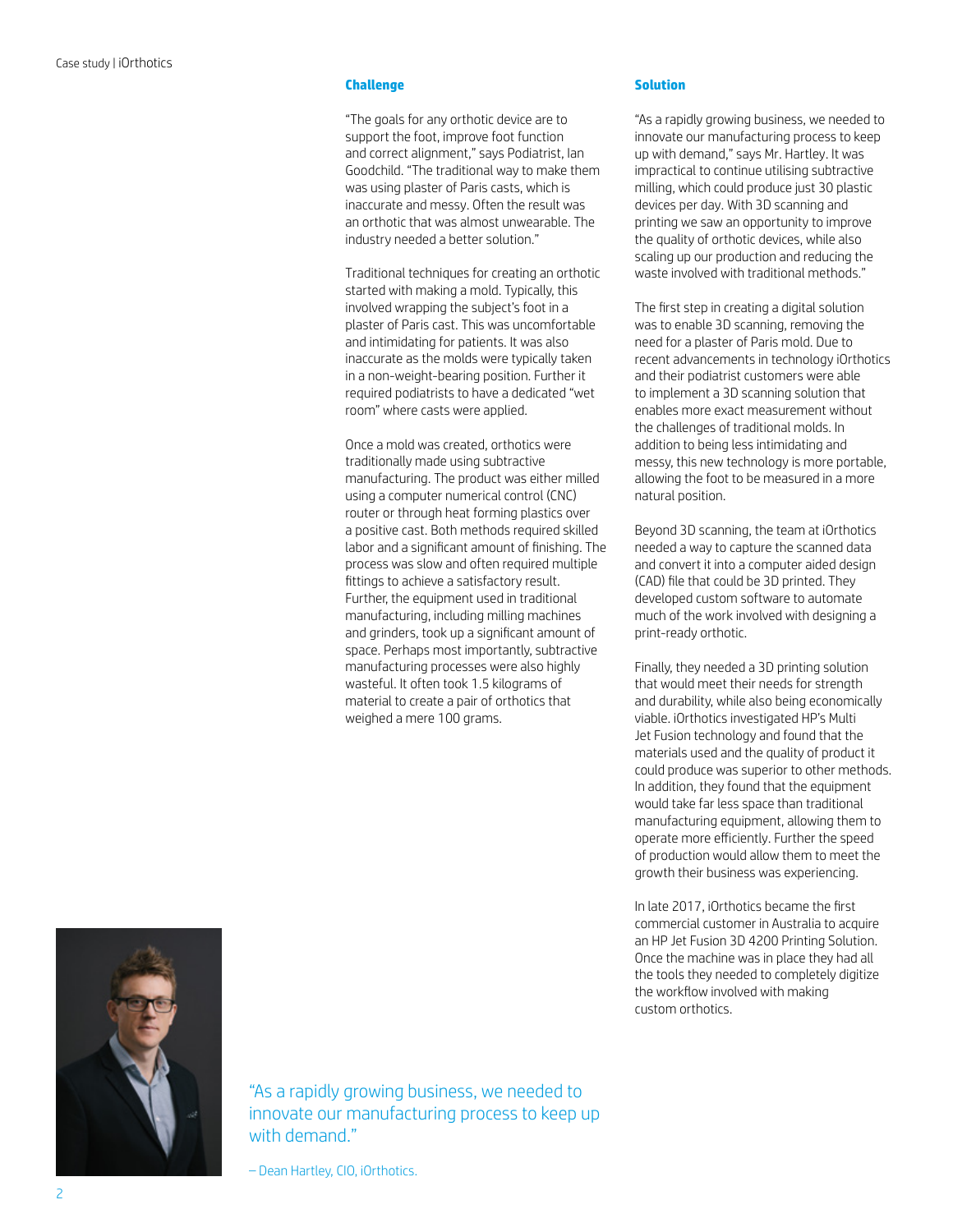

#### **Result**









"Our digital workflow requires far fewer steps," says iOrthotics Technical Development Manager, Thomas Leahy. "We receive a scan from a podiatrist, load it into our custom software, 3D print it, clean it off, glue on a top cover, and we're done. Traditional manufacturing of orthotics would often take up to 2 weeks from start to finish. We routinely go from scan to shipment in 3-5 days."

Because of the superior productivity of the HP Jet Fusion 3D printing solution, iOrthotics has been able to triple their output, going from producing 30 orthotic devices per day to producing roughly 90 per day. As demand increases they can add even more capacity. Further, because the new digital workflow is more automated and less labor intensive, iOrthotics can open additional facilities wherever they're needed, allowing them to scale their business to meet nearly any demand, at home or abroad.

Product quality has also greatly improved. From a materials standpoint, extensive research and testing iOrthotics conducted with the University of Queensland provided empirical evidence that orthotic devices manufactured by HP's Multi Jet Fusion 3D printing technology were 40-60% stronger than those produced using traditional polypropylene milling.

The design freedom that comes with additive manufacturing has also played a role. The products iOrthotics produces are more flexible and more forgiving. This leads to very positive outcomes for the end users of their products.

Having the ability to customize each orthotic also benefits the podiatrist. iOrthotics is able

to brand each orthotic to the clinic placing the order, helping them market their businesses and maintain relationships with their clients.

"HP Multi Jet Fusion 3D printing technology makes mass customization possible, says Mr. Hartley. "The ability to make customized parts on a large scale creates a paradigm shift. All industries will go through change in the Fourth Industrial Revolution, but perhaps none as dramatically as the manufacturing sector. iOrthotics has transformed itself to take advantage of this technological shift."

iOrthotics clients and everyone else in the world also benefit from the economic and environmental impact of reduced waste made possible by additive manufacturing. In the orthotics industry, subtractive techniques typically waste 90% or more of the material required to make a finished product. With the unique reusability of the HP Jet Fusion 3D printing solution, iOrthotics calculates that only a minimum % of the material is wasted.

Together, the results of iOrthotics efforts are astounding. With the help of HP's Multi Jet Fusion 3D printing technology, they're able to create a stronger, lighter and more accurate product which improves the lives of people with debilitating pain. At the same time, they've created a scalable model which can help far more people receive treatment more quickly and less expensively.

But the business model iOrthotics has created also adheres to the mantra of thinking globally while acting locally. Their ability to produce incountry directly benefits their local economy, while the sustainability of their process reduces waste, creating a positive impact for the entire world.